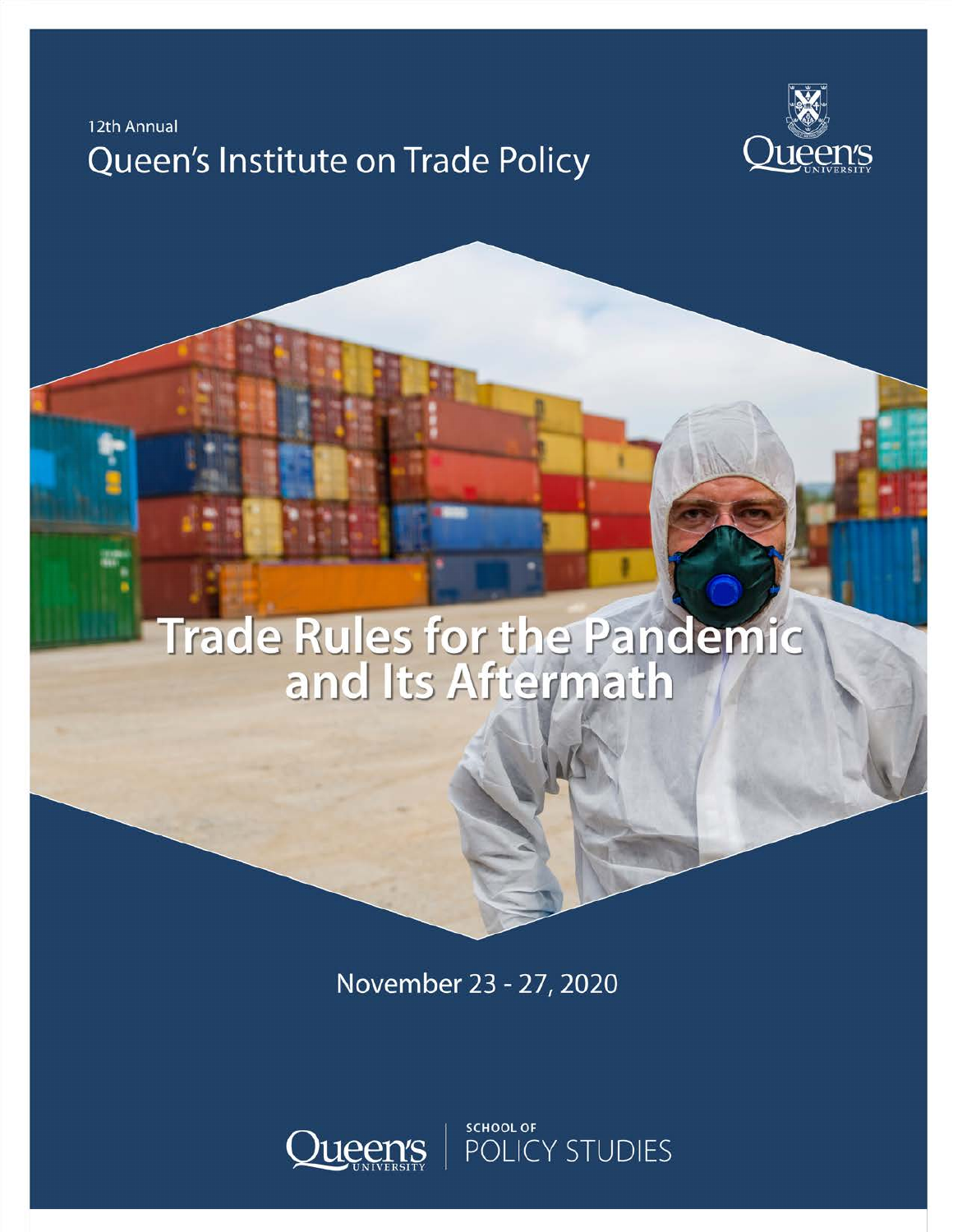#### **Queen's Institute on Trade Policy 2020**

# **- Delivered online via Microsoft Teams -**

November 23 - 27

# **Trade Rules for the Pandemic and Its Aftermath**

The pandemic caused by the novel coronavirus will shape the economic policy landscape for the foreseeable future. Governments around the world have taken action on an unprecedented scale to stop the spread of the virus, ensure the availability of essential supplies, and help firms and their workers survive the shutdown of large sections of the economy. This year's Institute on Trade Policy will cover the immediate tasks for trade policy presented by the emergency, the long-term trends that the pandemic has unleashed or accelerated, and the tools that trade officials have at their disposal to respond to and shape these developments.

The months following the outbreak of the novel coronavirus saw a proliferation of export restrictions on medical goods. Government restrictions on economic activity also had a large indirect impact on international trade: international travel slowed to a trickle as borders were closed and hundreds of millions of tourists, international students, and business travelers were forced to stay put. These restrictions have not only made some forms of trade impossible, but also increased the general cost of conducting trade in both goods and services. At the same time, governments have poured vast amounts of funds into the economy to keep businesses afloat. These developments present immediate tasks for trade officials, most prominently to monitor and—responsibly—roll back restrictions and financial emergency assistance that may have trade-distortive effects.

The pandemic also affects the existing agenda. Digital trade is rising in importance as ever more economic activity moves online—a trend that accentuates the need for new rules on e-commerce and the cross-border transfer of data. The global race to develop a vaccine for the coronavirus will increase scrutiny of intellectual property protections in trade agreements, as governments consider the need for compulsory licensing not only for their own markets, but also to export to countries without pharmaceutical manufacturing capacity. And the increased emphasis on the "resilience" of supply chains and demands to ensure domestic capacity to produce "essential goods" could portend greater government involvement in the economy. Renewed interest in resilience will put rules on subsidies and government procurement into the spotlight. Finally, the economic changes wrought by the pandemic will interact in myriad ways with the climate crisis.

The 2020 edition of the Institute will prepare participants to address these challenges. A first set of presentations will outline the evidence on the trade-implications of the pandemic as well as the pandemic's impact on long-run trends. A second set of presentations will examine how existing trade rules have fared in the response to the crisis and whether there is a need for reform. A third set of presentations will explore how trade officials can build an international trade regime that can accommodate and shape the long-run trends of digitization, increased state involvement in the economy, and climate change.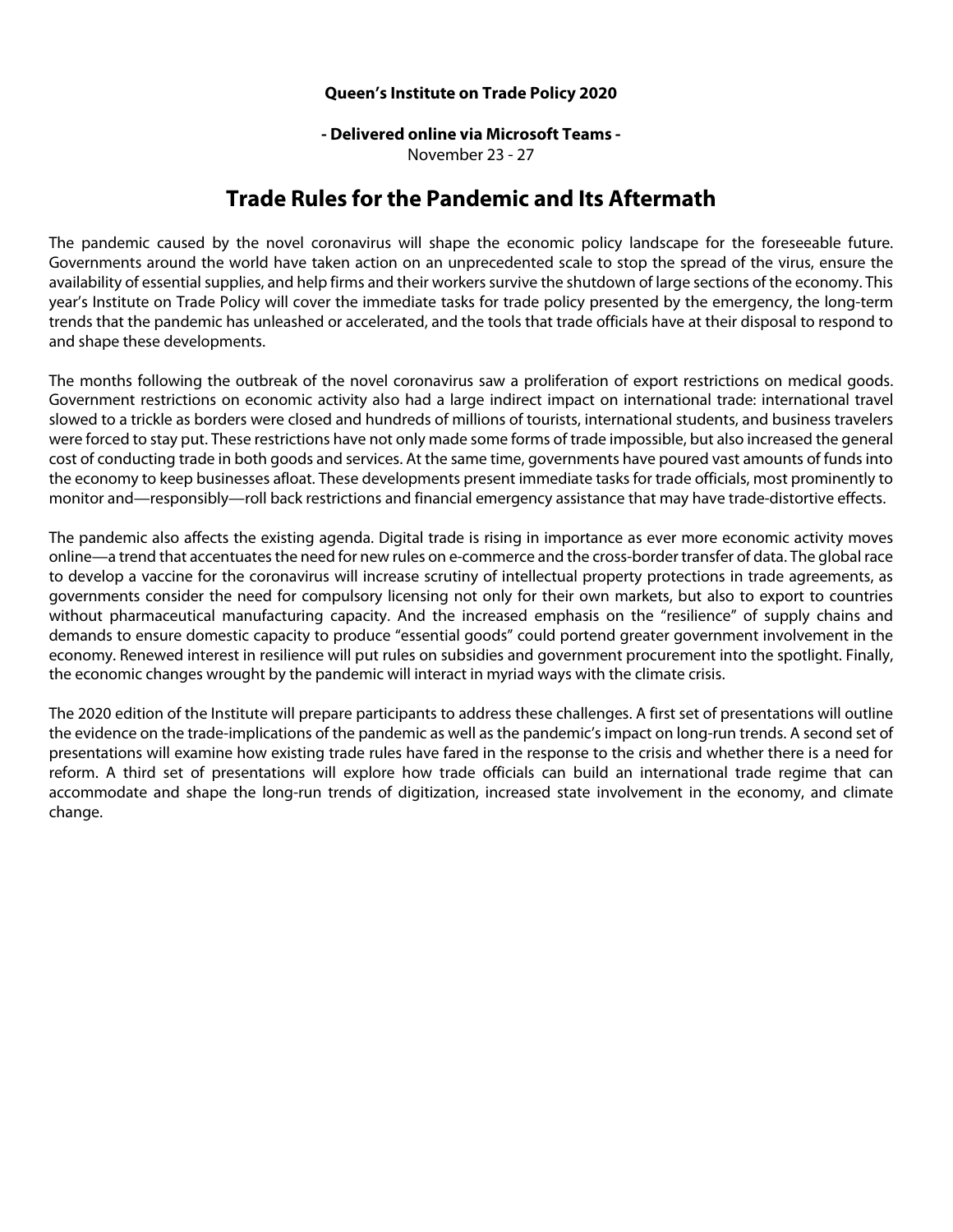## **Agenda**

(All sessions will be delivered online via Microsoft Teams)

### **Monday, November 23**

# **9:00 Introduction to the Institute**  The presentation will provide an overview of the Institute and introduce the major questions for trade policy raised by the pandemic. **Nicolas Lamp**, Director, Queen's Institute on Trade Policy; Assistant Professor, Faculty of Law, Queen's University **9:45 Overview of the Current Trade Landscape**  This presentation will discuss the impact of the pandemic on global trade and on Canada's trade performance. **Stephen Tapp**, Deputy Chief Economist, Export Development Canada **10:30 Break 10:45 Anatomy of Trade Restrictions in the Wake of the Pandemic**  The presentation will provide an overview of the trade restrictions, as well as trade liberalizing measures, that countries have implemented in response to the pandemic. **Simon Evenett**, Professor, Swiss Institute for International Economics and Applied Economic Research, University of St. Gallen **11:30 Lunch Keynote: What Makes a Supply Chain Resilient?**  The pandemic has propelled the concept of "resilience" to the forefront of discussions about globalization. Three options for making supply chains more resilient are typically considered: reshoring or nearshoring, diversification, and stockpiling. The keynote will address the question whether these options offer viable pathways towards more resilient supply and discuss alternative strategies that governments and companies can adopt. **Sébastien Miroudot**, Senior Trade Policy Analyst, OECD Trade and Agriculture Directorate **12:15 Small Group Seminar**

**1:00 End of day**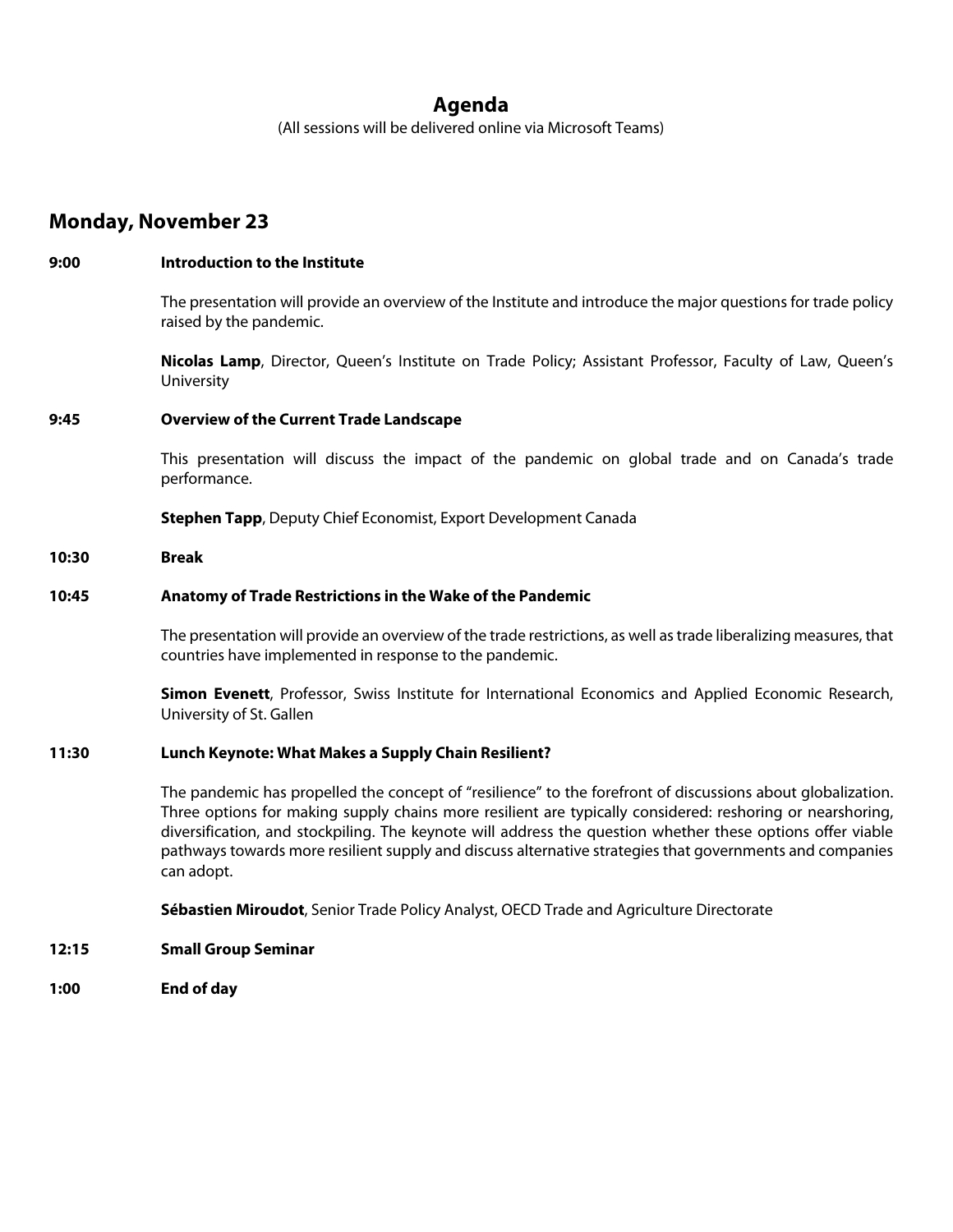# **Tuesday, November 24**

#### **9:00 Trade Costs and Firm-Based Trade Theory**

In addition to causing direct demand and supply shocks, the pandemic has also had an indirect impact on trade, by increasing the cost of engaging in international trade. The presentation will discuss the effects of the pandemic on trade costs and provide theoretical background for understanding how increased trade costs impact the ability of firms to participate in international trade.

**Beverly Lapham**, Professor, Economics Department, Queen's University

#### **9:45 Reconfiguring Supply Chains in an Era of US-China Conflict**

The presentation will consider the reconfiguration of supply chains that is taking place in light of the escalating trade conflict between the United States and China. Companies are no longer exiting China only to avoid US tariffs. The broadening US sanctions against companies that use Chinese inputs will force a broader reassessment of supply chains and could lead to a decoupling of Chinese and US supply chains.

**Ari Van Assche**, Professor, HEC Montreal

#### **10:30 Break**

#### **10:45 Managing and Monitoring Emergency Measures during the Pandemic**

The presentation will discuss the opportunities for information exchange, consultations and learning provided by the institutional mechanisms of trade agreements, especially by the WTO's councils and committees. It will focus in particular on how WTO monitoring kept track of the flurry of trade restrictions during the pandemic and will discuss the lessons that WTO Members can learn from the experience.

**Robert Wolfe**, Professor Emeritus, School of Policy Studies, Queen's University

#### **11:30 Lunch keynote: The View from Washington – US Trade Policy in a Post-Pandemic World**

The keynote will discuss the outlook for US trade policy in the wake of the US presidential election, including the prospect for Canada-US economic relations, the likely direction of China-US trade relations, and the implications for WTO reform.

**Jennifer Hillman**, Senior Fellow for Trade and International Political Economy, Council on Foreign Relations

- **12:15 Small Group Seminar**
- **1:00 End of day**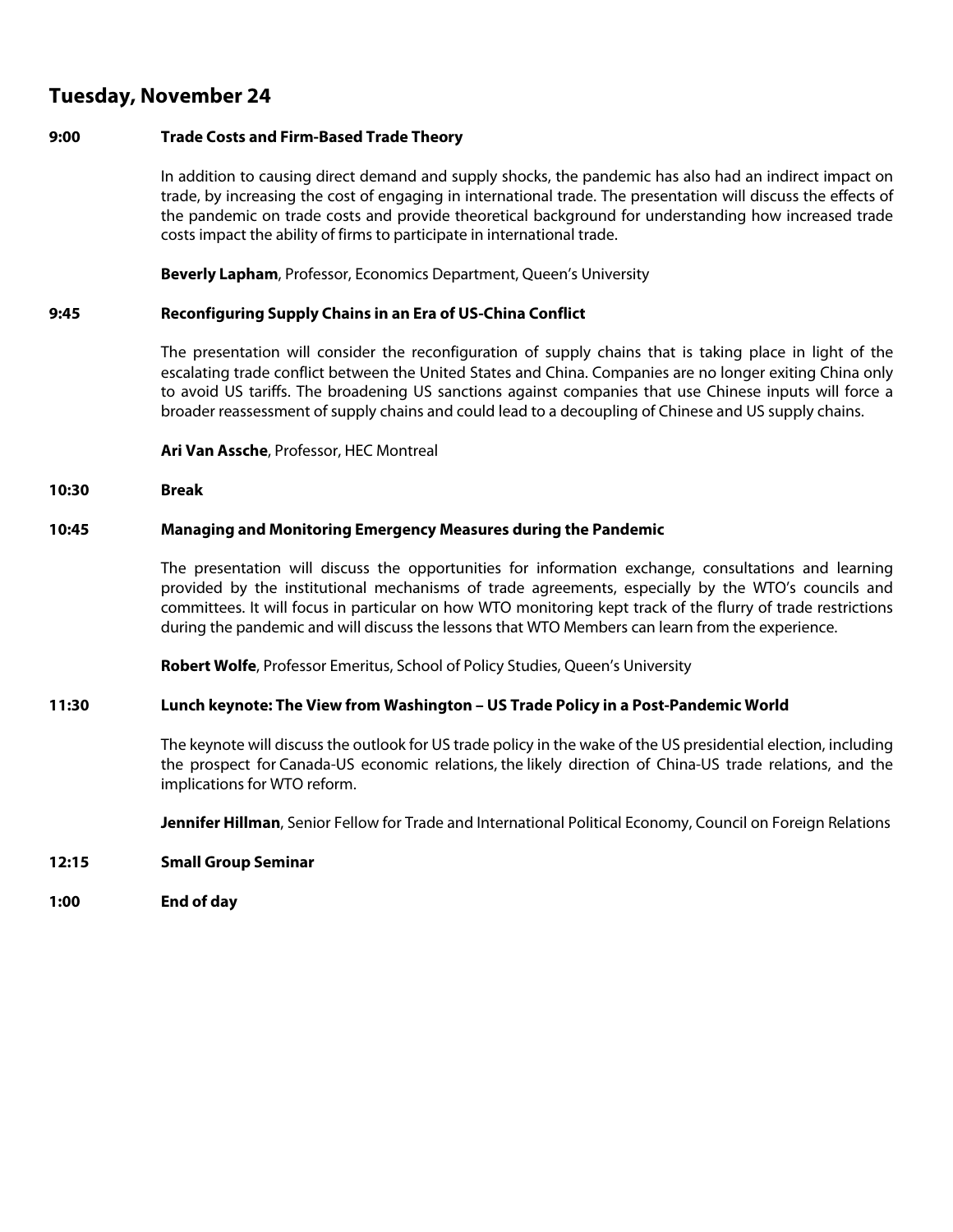# **Wednesday, November 25**

#### **9:00 Morning keynote: The Evolution of China's Economic Policy and Trade Strategy**

The debate about how to re-energize trade in the wake of the pandemic unfolds against the backdrop of deteriorating trade and political relations between the West and China. Apart from China's sometimes aggressive tactics in bilateral trade relations, a broader question looms over China's future role in international trade, namely, the question of whether China's economic model is compatible with a liberal trade regime. Put more concretely, are the protections provided by WTO law sufficient to allow Canadian companies to engage with their Chinese competitors on a level playing field, or is the more aggressive 'decoupling' agenda advocated by the Trump administration warranted? In order to equip participants to answer these questions, the keynote will sketch the trajectory of China's economic policy and trace the evolution of its trade strategy.

#### **Simon Rabinovitch**, The Economist

#### **9:45 Rethinking Trade in Medicines and Medical Supplies**

The presentation will first discuss the legality of the export controls and other measures adopted by countries to secure medical supplies in the initial months of the pandemic. It will then address the question of whether we need new rules to ensure a more equitable and predictable supply of medical products in the future, for example in the form of a plurilateral agreement among WTO Members

**Valerie Hughes**, Senior Counsel, Bennett Jones

#### **10:30 Break**

#### **10:45 Do Trade Rules on Intellectual Property Represent an Obstacle to Global Access to a Coronavirus Vaccine?**

The development of an effective vaccine against the coronavirus represents the best hope for ending the coronavirus pandemic. However, even if an effective vaccine is developed, making the vaccine accessible to a sufficiently large share of the global population to achieve herd immunity will not just present an unprecedented logistical challenge, but will also implicate the intellectual property protections enshrined in trade agreements. Governments may need to consider issuing compulsory licenses for the vaccine. The presentation will offer an overview of the international trade rules on intellectual property that provide the framework under which a coronavirus vaccine will have to be produced and disseminated.

**Frederick Abbott,** Edward Ball Eminent Scholar Professor of International law, College of Law, Florida State University

#### **11:30 Agriculture: The State of Trade and Prospects for Reform**

Agricultural supply chains became a focus of attention during the coronavirus pandemic, but there are broader challenges for Canadian agricultural trade. Canadian agricultural producers have to adjust to the strictures of the CUSMA and the strained trade relations with China. The presentation will survey these challenges and suggest avenues for progress in agricultural trade reform.

**Joseph Glauber,** Senior Research Fellow, International Food Policy Research Institute, Washington, DC

#### **12:15 Small Group Seminar**

**1:00 End of day**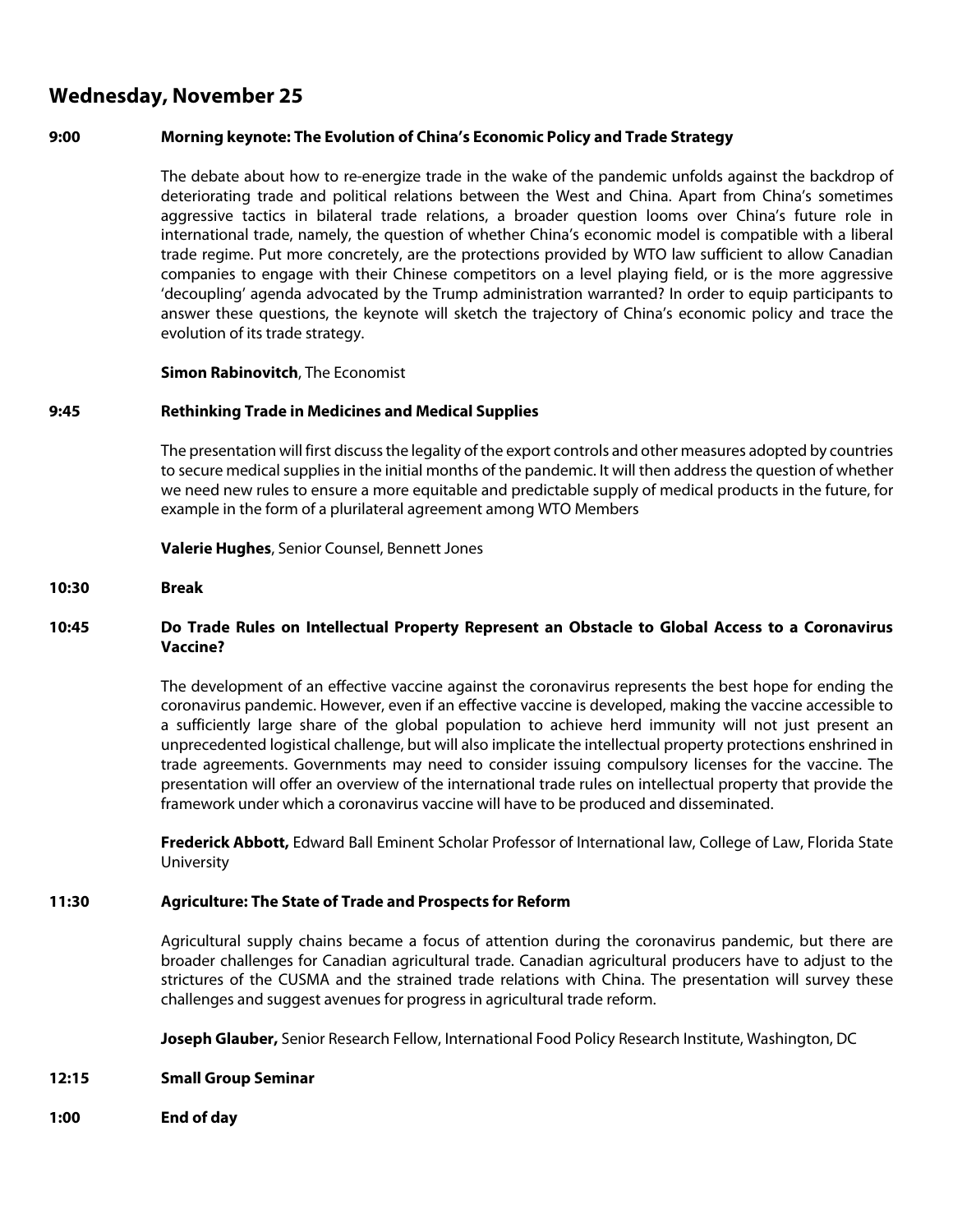# **Thursday, November 26**

#### **9:00 The Rise of Digital Trade: The Role of E-Commerce and Data in the Pandemic and Beyond**

The pandemic has further increased the importance of digital technologies in the global economy. This has added urgency to negotiations on e-commerce in the WTO and highlighted the importance of rules regarding the cross-border transfer of data. Among economic interests and privacy concerns, national security considerations are playing an ever more prominent role in the regulation of the digital economy.

**Mira Burri**, Senior Lecturer, Faculty of Law, University of Lucerne

#### **9:45 Do We Need New Rules on Subsidies in an Age of Industrial Policy?**

The WTO rules on subsidies have been a central point of contention in the US-China trade war, prompting proposals by the "trilateral" group (United States, European Union, and Japan) to reform the rules to discipline China's model of state capitalism more effectively. The coronavirus pandemic has added a new twist to these discussions, as Western governments have expended trillions to keep companies afloat. More long-term, the pandemic has sparked renewed interest in a more active industrial policy in the West, be it to shore up manufacturing employment, reshore supply chains to increase their resilience, or accelerate the transition to a more sustainable economy. The presentation will discuss whether the rules designed in the 1980s can accommodate these diverse interests and ambitions for subsidies regulation.

**Julia Nielson**, Deputy Director, Trade and Agriculture Directorate, OECD

#### **10:30 Break**

#### **10:45 Government Procurement: Trade vs. Socio-Economic Policies**

Along with subsidies, government procurement is one of many tools that governments have at their disposal to shape markets and support particular industries and producers, as well as advance socio-economic objectives. For example, in the United States, there appears to be an increasing bipartisan consensus to use "Buy America" provisions in this vein. The presentation will provide an overview of the rules applicable to government procurement and how these can be at odds with domestic policies that governments wish to advance. The presentation will also discuss how trade officials can help Canadian companies maintain access to the most important procurement markets in the world economy.

**Dany Carriere**, former Director of Trade Negotiations, Global Affairs Canada

#### **11:30 Lunch Keynote: Addressing Climate Change in Trade Agreements**

Climate change is the greatest policy challenge of our time and will likely play an ever more important role in the development of trade policy. Discussions about a Green New Deal in the United States and a Green Deal in the European Union as well as China's massive investments in renewable energy technologies and electric mobility underscore the increasing centrality of climate change to economic policymaking in Canada's main trading partners. How do policies that are designed to mitigate climate change interact with international trade obligations? How can trade agreements best contribute to climate change mitigation – by liberalizing trade in green goods, facilitating the diffusion of green technology, or disciplining fossil fuel subsidies?

**Carolyn Fischer**, Canada 150 Research Chair in Climate Economics, Innovation and Policy, University of Ottawa

#### **12:15 Small Group Seminar**

**1:00 End of day**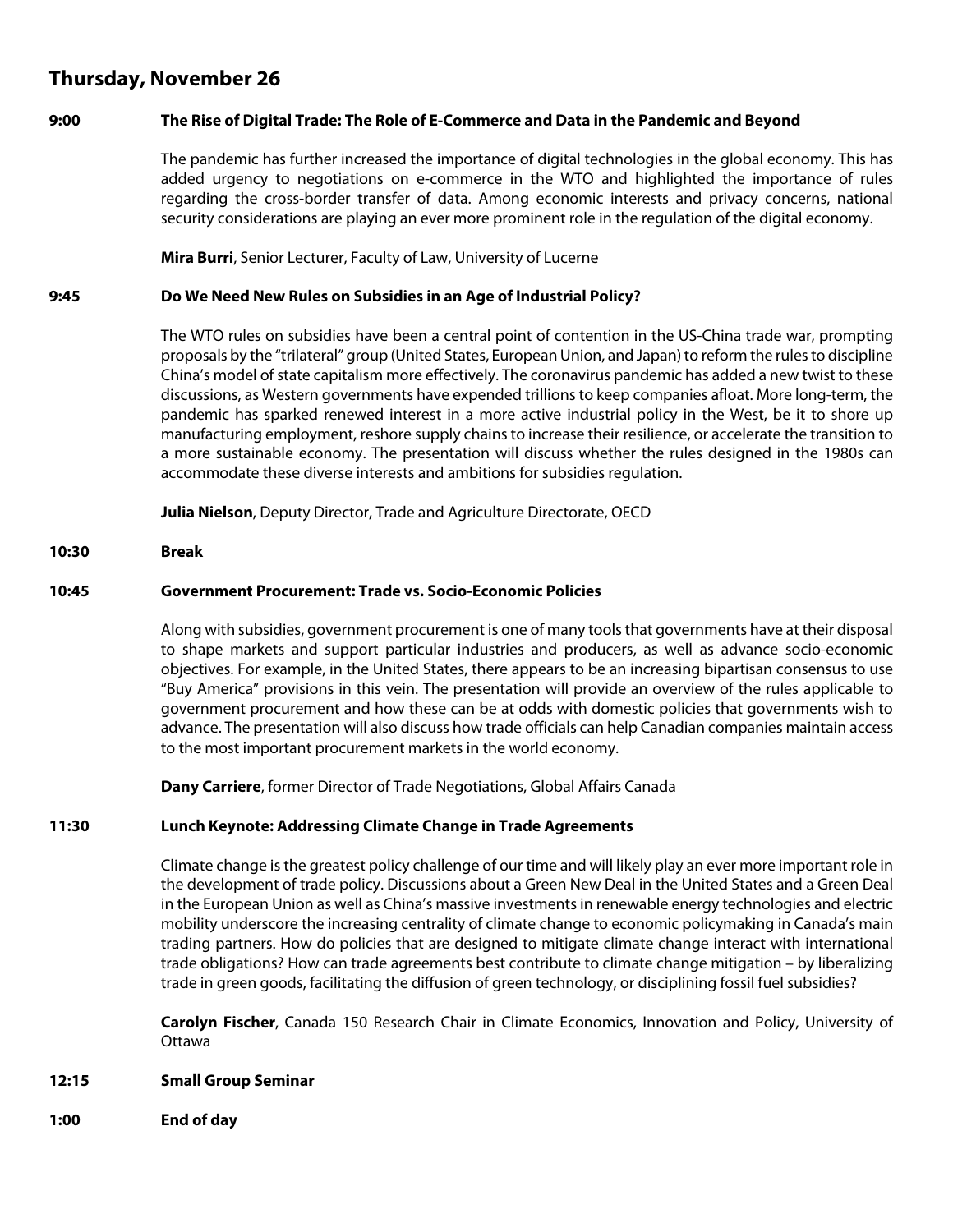# **Friday, November 27**

#### **9:00 The Canadian Free Trade Agreement and Interprovincial Trade**

Canadian companies will become more competitive internationally if they are able to compete more freely within Canada. Moreover, internal trade liberalization could provide a welcome boost to the Canadian economy as it recovers from the impact of the coronavirus pandemic and many obstacles to international trade remain in place. The presentation will cover the most important obstacles to internal trade and discuss options for their removal, including by drawing lessons from international trade liberalization.

**Trevor Tombe**, Associate Professor, Department of Economics, University of Calgary

#### **9:45 The Need for Post-Pandemic Trade Facilitation: Improving T and B Branch Cooperation**

In order to negotiate agreements that facilitate trade, negotiators need to know which challenges businesses confront "on the ground". Canada's trade commissioners have first-hand knowledge of these challenges. Conversely, trade commissioners need to be familiar with the opportunities offered by trade agreements so that they can help their clients take advantage of those opportunities. The panel will discuss best practices for communication and cooperation between the T and B branches of the Global Affairs Canada.

**Jay Allen**, Executive Director, Trade Policy and Negotiations – Asia, Global Affairs Canada **Chris Moran**, Director General, Trade & Portfolio Strategy and Coordination, Global Affairs Canada

#### **10:30 Break**

#### **10:45 Developing a Negotiating Strategy: How Do We Get Any of This Done?**

The presentation will focus on how Canada should articulate its strategy, including defensive vs offensive interests, and linkages with other issues, in the post-Pandemic trade environment. It will further discuss how Canada can leverage its existing agreements to achieve its trade policy objectives. The presentation will give particular attention to negotiations with developing countries and regional groupings that include both developed and developing countries, such as ASEAN.

**Don Stephenson**, former Assistant Deputy Minister, Trade Policy & Negotiations

#### **11:30 Small Group Seminar**

#### **12:15 Discussion with Senior Officials**

The concluding session will provide an opportunity for an exchange of views with senior officials on the trade policy response to the pandemic. The participants will present the views of their seminar groups on the key challenges that the pandemic poses for trade policy.

**Kendal Hembroff**, Director General, Trade Negotiations, Global Affairs Canada **Arun Alexander**, Director General, North America Trade Policy Bureau

**1:00 Institute ends**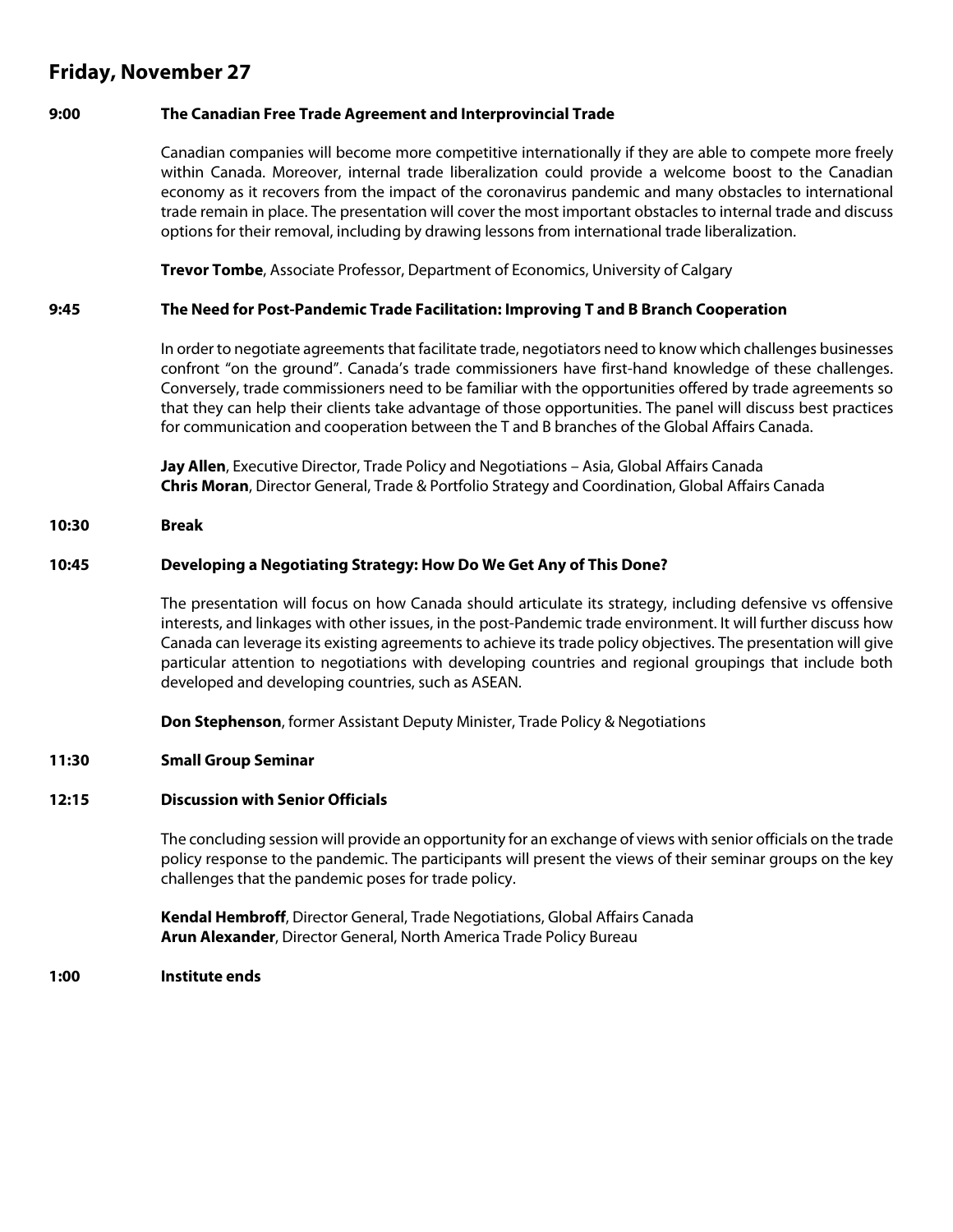

**Jay Allen** is Executive Director for the Trade Policy and Negotiations – Asia Division at Global Affairs Canada. He is responsible for managing the negotiation and implementation of the Comprehensive and Progressive Agreement for Trans-Pacific Partnership (CPTPP), Canada's trade policy relationship with China, as well as ongoing free trade negotiations with India and exploratory discussions with ASEAN. Jay has worked on Canada's trade negotiations since 2008, including as Canada's lead financial services negotiator from 2011 to 2012, and most recently as Director for the Sanitary and Phytosanitary Measures Division at Global Affairs Canada. Prior to international trade, Jay's work focused on legal policy development in corporate and insolvency law at Industry Canada

from 1998 to 2006, and then with the European Bank for Reconstruction and Development. A lawyer by training, Jay holds a Doctor of Law (JD) and a Bachelor of Arts in Political Science.



**Frederick Abbott**, the Edward Ball Eminent Scholar Professor of International Law, is highly regarded for his scholarship and professional activities in international intellectual property rights and global economic issues. He has served as an expert consultant for numerous international and regional organizations, governments and nongovernmental organizations, mainly in the fields of intellectual property, public health, trade, competition and sustainable development. He is co-chair of the Committee on Global Health Law of the International Law Association, having served as rapporteur for the Committee on International Trade Law from the inception of its work in 1993 to its conclusion in 2014. He recently served as a member of the Expert Advisory Group to the UN Secretary-General's High-Level Panel on Access to Medicines,

appointed in late 2015. Professor Abbott regularly serves as panelist for the World Intellectual Property Organization Arbitration and Mediation Center. He is on the editorial board of the Journal of International Economic Law (Oxford) and on the editorial board of the WIPO-WTO Colloquium Papers Series, Geneva. He has served as counsel to governments in WTO dispute settlement proceedings, and in national court proceedings. He is on the panel of arbitrators under the dispute settlement mechanism of the CARIFORUM-EU Economic Partnership Agreement. He is former chair of the American Society of Law Intellectual Property Interest Group and the International Law Section of the American Association of Law Schools, and former director of the American Society of International Law Research Project on Human Rights and International Trade. He served on the panel of experts of UNCTAD's Program on the Settlement of Disputes in International Trade, Investment and Intellectual Property, and as consultant for the UNCTAD/ICTSD Project on Intellectual Property and Sustainable Development. He served as chair of the Intellectual Property Advisory Committee of the Foundation for Innovative New Diagnostics.



**Arun Alexander**, Director General, North America Trade Policy Bureau



**Mira Burri** is a senior lecturer at the Faculty of Law of the University of Lucerne, Switzerland. She teaches international intellectual property, media, internet and trade law. Mira's current research interests are in the areas of digital trade, culture, copyright, data protection and internet governance. Mira is the principle investigator of the project 'The Governance of Big Data in Trade Agreements', financed by the Swiss National Science Foundation. She consults the European Parliament, UNESCO, WEF and others on issues of digital innovation and cultural diversity.

Mira has co-edited the publications Trade Governance in the Digital Age (Cambridge University Press 2012) and Big Data and Global Trade Law (Cambridge University Press 2021). She is the author of Public Service Broadcasting 3.0 (Routledge 2015). Mira's publications are available at: http://ssrn.com/author=483457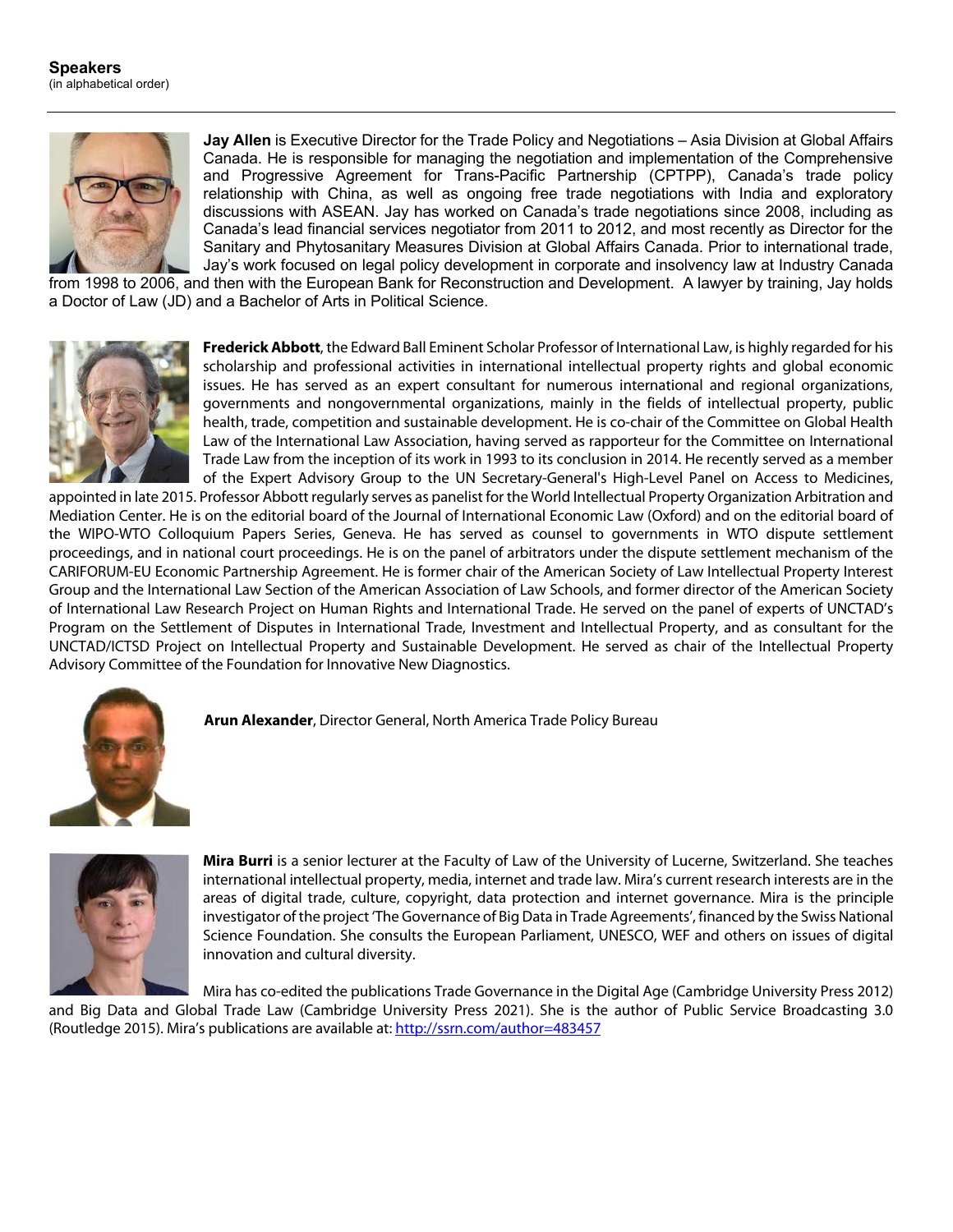

**Dany Carriere** began her career in procurement in what was then the Department of Public Works and Government Services Canada. She gained instrumental experience in the field of procurement that would continue to serve her until the end of her career. In 2002, Dany began working in the policy arena and had the opportunity to contribute to the Treasury Board's procurement modernization policy and the federal policy on green procurement. In 2007, Dany joined Global Affairs Canada and where she was the lead government procurement negotiator for the WTO-GPA, the CETA and other bilateral trade agreements. Of note, in 2009, Dany was the lead negotiator for the Canada-U.S. Procurement Agreement. This topic specific trade agreement was in response to new Buy America

requirements introduced in January 2009 that negatively impacted Canadian exports into the U.S. It also represented the first time that provinces and territories agreed to undertake procurement trade obligations. From 2012 until its conclusion in 2015, Dany was the Deputy Chief Negotiator for the TPP (now known as CPTPP). Finally, from 2017 until her retirement, Dany was the Chief Policy Coordinator for the NAFTA renegotiations.



**Simon J. Evenett** is Professor of International Trade and Economic Development at the University of St. Gallen, Switzerland. He also founded the Global Trade Alert, the independent commercial policy monitoring initiative. He has written a little on trade policy and the multilateral trading system. **@simonevenett**



**Elaine Feldman** is a former senior Canadian government official with over 30 years of experience. When she retired from the Canadian public service in 2013, Elaine was President of the Canadian Environmental Assessment Agency. Afterwards, she joined GSPIA's Centre on Public Management and Policy (Odell House) as Executive in Residence. During her public service career, Elaine held several senior positions at what is now Global Affairs Canada, including as Assistant Deputy Minister for North America. She has been chief negotiator for several trade disputes and agreements. Her career also includes three foreign service postings, including two at the Canadian mission to the World Trade Organization in Geneva. Elaine is a graduate of France's prestigious École nationale d'administration (ENA). She holds a LL.B and B.C.L. from

McGill University and a B.A. from Bryn Mawr College.



**Carolyn Fischer** is the Canada 150 Research Chairholder in Climate Economics, Innovation and Policy at the University of Ottawa and is jointly appointed as professor of environmental economics in the Department of Spatial Economics at the Vrije Universiteit – Amsterdam. Dr. Fischer is also a senior fellow with Resources for the Future (RFF) and with the European Institute of Environmental Economics (EIEE), a Tinbergen Institute affiliate, a fellow of the CESifo Research Network, and a member of Environment Canada's Economics and Environmental Policy Research Network. She is currently a Council Member for the European Association of Environmental and Resource Economists (EAERE) and has previously served on the board of directors of the Association of Environmental and Resource Economists (AERE). Dr. Fischer is an expert on environmental

policy instrument design, including emissions pricing, cap-and-trade, performance standards, renewable energy support mechanisms, and third-party labelling schemes. Her research applies to a variety of environmental and resource management issues, including climate and renewable energy policies, carbon leakage, technological innovation, fuel economy standards, ecocertification, and wildlife conservation. She serves on expert advisory boards for the Canadian Institute for Climate Choices, the Mercator Research Institute on Global Commons and Climate Change (MCC–Berlin), the Euro-Mediterranean Center on Climate Change (CMCC), Economics for Energy, and Environmental Defense Fund (EDF). She is co-editor of *Environmental and Resource Economics* and serves on the editorial board of the *Review of Environmental Economics and Policy* and the *International Review of Environmental and Resource Economics*. She earned her Ph.D. in Economics from the University of Michigan—Ann Arbor in 1997.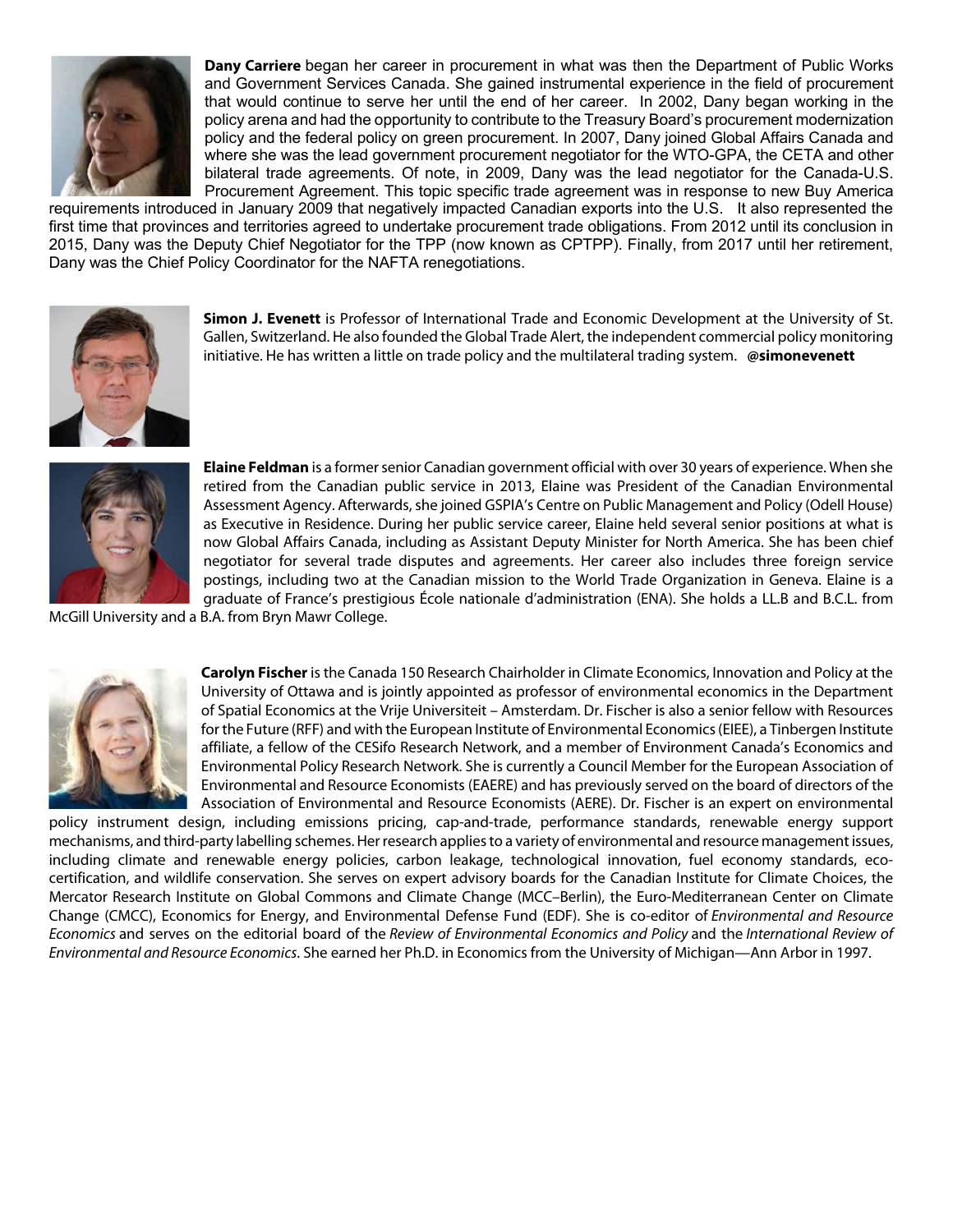

**Jonathan Fried**'s distinguished diplomatic career for Canada has spanned law, economics and trade, including as G20 Sherpa; Ambassador and Permanent Representative to the WTO; Ambassador to Japan; Executive Director for Canada, Ireland and the Caribbean at the IMF; Senior Foreign Policy Advisor to the Prime Minister; Senior Assistant Deputy Minister for the Department of Finance and Canada's G7 and G20 Finance Deputy. He was formerly Canada's Chief Negotiator on China's WTO accession; chief counsel for NAFTA; and Counsellor for Congressional and Legal Affairs at the Canadian Embassy in Washington, DC.

Mr. Fried is now an independent consultant. He is a Senior Associate (non-resident) to the Center for Strategic and International Studies in Washington, DC and is one of two Lead Advisors to the World Economic Forum's International Trade and Investment Platform. He also serves on the Board of Directors of the Health Standards Organization (formerly Accreditation Canada), and the Advisory Boards of the Columbia Center on Sustainable Investment, the World Trade Symposium, and the Central and East European Law Institute. Mr. Fried received his B.A. and LL.B. from the University of Toronto, and LL.M. from Columbia University.



**Joseph Glauber**is a Senior Research Fellow at the International Food Policy Research Institute and a Visiting Scholar at the American Enterprise Institute. Prior to joining IFPRI, Glauber spent over 30 years at the U.S. Department of Agriculture including as Chief Economist from 2008 to 2014. As Chief Economist, he was responsible for the Department's agricultural forecasts and projections, oversaw climate, energy and regulatory issues, and served as Chairman of the Board of Directors of the Federal Crop Insurance Corporation.

From 2007-2009, Glauber was the Special Doha Agricultural Envoy at the office of the U.S. Trade

Representative where he served as chief agricultural negotiator in the Doha talks. He served as economic adviser at the so-called Blair House agreements leading to the completion of the Uruguay Round negotiations and was senior economist for agriculture at the President's Council of Economic Advisers. He is the author of numerous studies on crop insurance, agricultural policy, and agricultural trade issues.

Dr. Glauber received his Ph.D. in agricultural economics from the University of Wisconsin in 1984 and holds an AB in anthropology from the University of Chicago. In 2012, he was elected Fellow of the Agricultural and Applied Economics Association. **@JoeGlauber1**



**Kendal Hembroff** was appointed Director General, Trade Policy and Negotiations at Global Affairs Canada in August 2018 and has responsibility for overseeing the negotiation of Canada's bilateral /regional trade agreements and related initiatives as well as multilateral trade policy engagement at the WTO, OECD, G20 and APEC. In this capacity, Ms. Hembroff currently serves as Canada's Chief Negotiator for ongoing FTA negotiations with the Pacific Alliance and India, as well as Canada's senior official for FTA exploratory discussions with ASEAN.

Before assuming her current role, Ms. Hembroff has held a number of other positions in the Trade Policy and Negotiations Branch at Global Affairs Canada. She served as Deputy Chief Negotiator for CPTPP and Ukraine, and as Chief Negotiator for modernization of Canada's existing free trade agreements with Chile and Costa Rica. Ms. Hembroff also served as the deputy senior official responsible for FTA exploratory discussions with China and was Canada's Lead Negotiator for the WTO General Agreement on Trade in Services (GATS).

Ms. Hembroff previously served abroad as Consul and Senior Trade Commissioner at the Consulate General in Hong Kong from 2011 to 2014 and was responsible for providing support to Canadian companies in the Greater China region.

She has her Bachelor of Arts Honours in Political Studies from the University of Manitoba; and Master of Arts in International Affairs from the Norman Paterson School of International Affairs at Carleton University. **@KendalHembroff @GAC\_Corporate**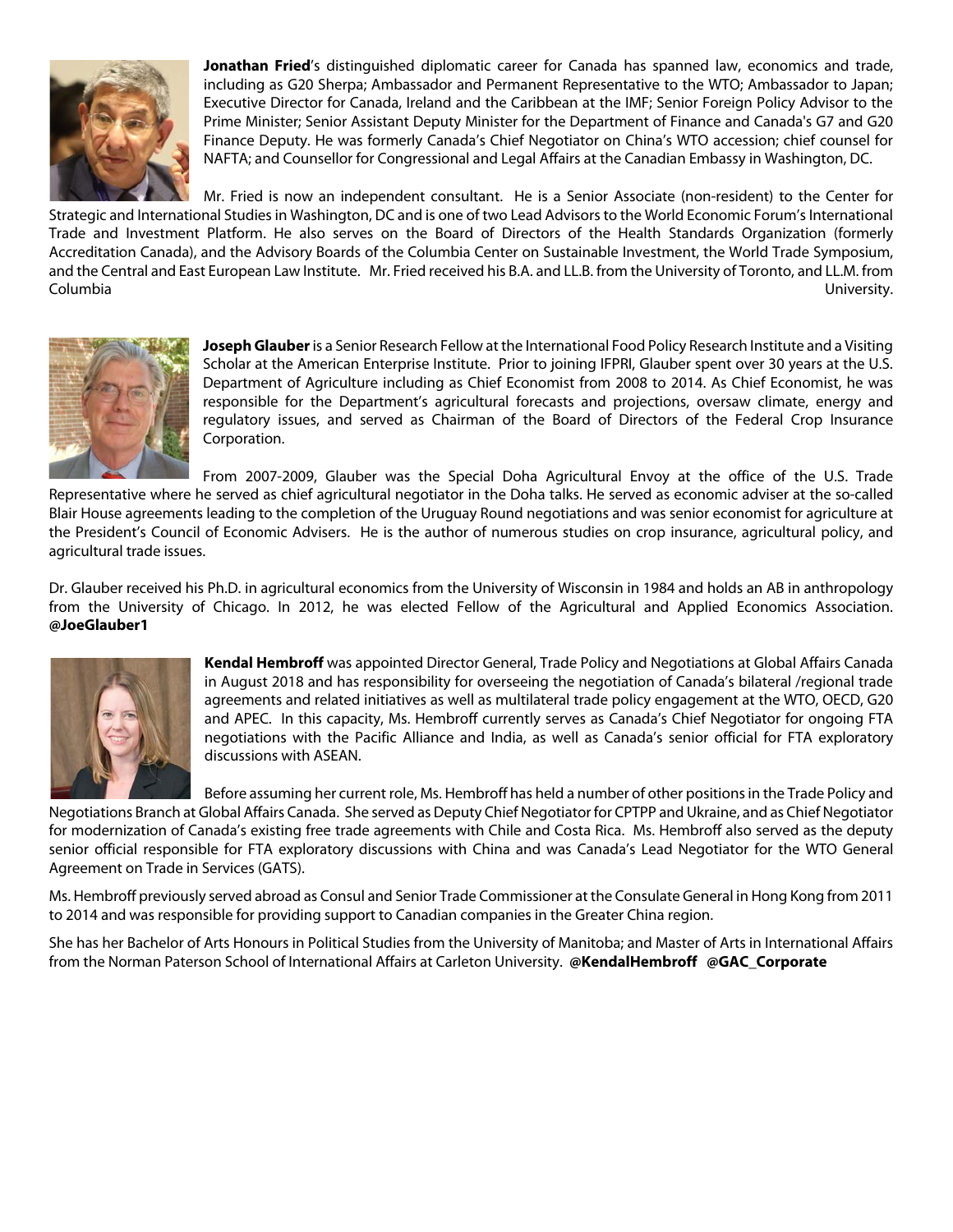

**Jennifer A. Hillman** is currently a professor of practice at the Georgetown Law Center, teaching the lead courses in international business and international trade, while serving as a fellow of Georgetown's Institute of International Economic Law (IIEL). She recently published Legal Aspects of Brexit: Implications of the United Kingdom's Decision to Withdraw from the European Union (IIEL 2017), drawn from a seminar she cotaught in the fall of 2016. She has also written extensively about international trade law and the WTO, including a 2017 IIEL Policy Brief on the WTO consistency of the Ryan-Brady "*A Better Way*" tax proposal, coauthoring the leading casebook on trade, International Trade Law, 3rd ed., Wolters Kluwer (2016), papers on recent WTO cases on sanitary and phytosanitary measures (World Trade Review) and "*Changing Climate for* 

*Carbon Taxes*" (GMFUS.org).

Hillman has had a distinguished career in public service, both nationally and internationally. She recently completed her term as one of seven members from around the world serving on the World Trade Organization's (WTO) Appellate Body. Prior to that, she served for nine years as a commissioner at the United States International Trade Commission (USITC), rendering decisions in more than six hundred investigations regarding injury to U.S. industries caused by imports that were dumped or subsidized, along with making numerous decisions in cases involving alleged patent or trademark infringement. Before her appointment to the USITC, Hillman served as general counsel at the Office of the United States Trade Representative (USTR), where she had previously been an ambassador and chief textiles negotiator. She also served as legislative director and counsel to U.S. Senator Terry Sanford of North Carolina. Hillman formerly served as a partner in the law firm of Cassidy Levy Kent, a senior transatlantic fellow for the German Marshall Fund of the United States, as president of the Trade Policy Forum and on the selection panel for the Harry S. Truman Scholarship Foundation.

She is a member of the Council on Foreign Relations and serves on the board of visitors at the Sanford School of Public Policy at Duke University. She is a graduate of the Harvard Law School and Duke University.



**Valerie Hughes** has served as counsel for the Government of Canada before WTO panels and the organization's Appellate Body, as an adjudicator in WTO disputes, and as the only person to have served as both Director of the WTO's Legal Affairs Division (2010-16) and Director of its Appellate Body Secretariat (2001-05).

Valerie has been involved in more than 70 WTO disputes. These include challenges in the Canadian auto industry, softwood lumber and seafood exports. She brings a unique perspective to WTO dispute settlement—having served as counsel, judge, or advisor to WTO judges.

Valerie is one of Canada's leading lawyers in international treaty law. She argued Canada's first investor-state dispute under the NAFTA. She represented Canada before the International Court of Justice in a dispute with the United States over the fishing grounds off Canada's east coast, and before an international tribunal that determined the international maritime boundary off Newfoundland and the French islands of Saint-Pierre and Miquelon.



**Nicolas Lamp** joined the Faculty of Law at Queen's University as an Assistant Professor in 2014. In 2020, he was cross-appointed to the Queen's School of Policy Studies. He also serves as the Academic Director of the International Law Programs, an eight-week summer course that Queen's Law offers at the Bader International Study Centre at Herstmonceux castle in England during the summer term. Since 2019, he has also been the Director of the Annual Queen's Institute on Trade Policy, a professional training course for Canadian trade officials that is hosted by the Queen's School of Policy Studies.

Prior to joining Queen's, Assistant Professor Lamp worked as a Dispute Settlement Lawyer at the Appellate Body Secretariat of the World Trade Organization, where he advised the Members of the Appellate Body on legal issues arising in appellate proceedings under the WTO's dispute settlement mechanism. His teaching subjects include Contracts, International Trade Law, the International Trade Law Practicum, and Public International Law. Assistant Professor Lamp received his PhD in Law from the London School of Economics and Political Science in 2013. His doctoral thesis on "Lawmaking in the Multilateral Trading System" investigates the origins and implications of the discourses, practices and techniques that shape international lawmaking in the trade context. His current research focuses on competing narratives about the winners and losers from economic globalization. His coauthored book (with Anthea Roberts) on "Winners and Losers: Narratives about Economic Globalization" is forthcoming with Harvard University Press in October 2021.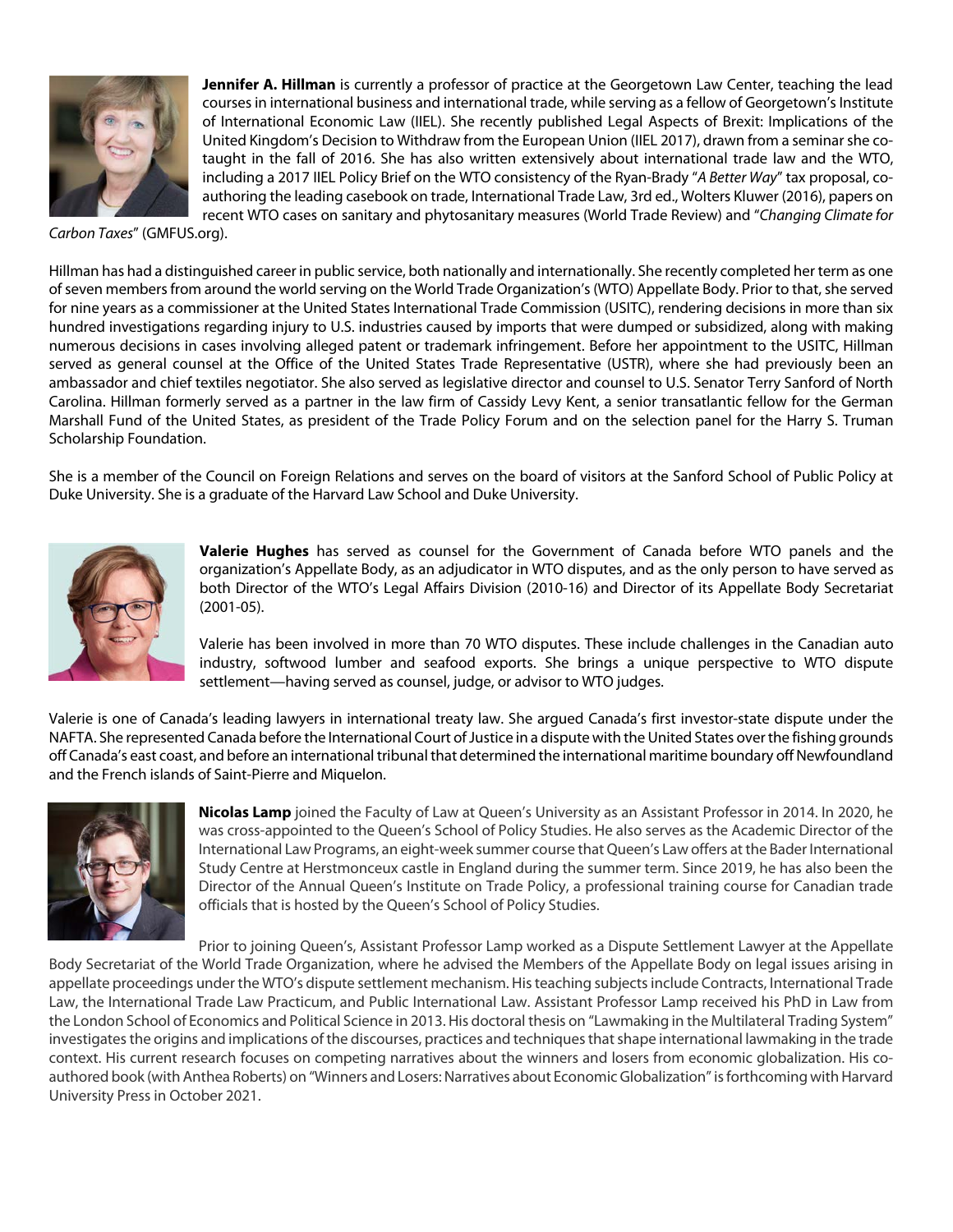

**Beverly Lapham** has been a professor in the Department of Economics at Queen's University in Kingston, Ontario since 1989. Her research fields include international trade, international finance, industrial organization, and macroeconomics. She is particularly interested in issues on exchange rate passthrough, the impact of international price differences, cross‐border shopping, retail and service industry adjustments, and the productivity effects of international trade. She has been a co‐editor of the *Canadian Journal of Economics* and an associate editor of the *Journal of International Economics*. She has been a member of the Institute for Research on Public Policy Trade Advisory Committee and the Statistics Canada International Trade Advisory Committee.



**Sébastien Miroudot** is senior trade policy analyst in the Trade in Services Division of the OECD Trade and Agriculture Directorate. He has spent 15 years working on trade and investment issues, including the creation of trade statistics in value-added terms (TiVA), the construction of a services trade restrictiveness index (STRI) and the analysis of the policy implications of global value chains. Before joining the OECD, he was researcher at SciencesPo in Groupe d'Economie Mondiale and taught international economics. In 2016- 2017, he was visiting professor at the Graduate School of International Studies (GSIS) of Seoul National University. He holds a PhD in international economics from SciencesPo Paris. **@smiroudot @OECDtrade**



**Chris Moran** is the Director General of the Trade Portfolio Strategy and Coordination Bureau in the International Business Development Branch of Global Affairs Canada. She is responsible for portfolio governance (Export Development Canada and the Canadian Commercial Corporation), corporate social responsibility policy and operations, free trade agreement promotion, continuous improvement within the Canadian Trade Commissioner Service and horizontal policy issues.

Chris has extensive experience in trade policy development (SPS, TBT) and strategic agricultural policy and has served as a Canadian negotiator in multilateral and bilateral negotiations. She has led federal

negotiations with provinces and territories addressing cost overruns in agricultural programming and on performance measurement frameworks for the agricultural policy framework. She served as a trade commissioner in Chicago, Illinois, and was the executive director of the Grain Growers of Canada.



**Andrew (Sandy) Moroz** worked in the international trade policy branch of Global Affairs Canada on a wide range of goods trade issues from 1987 to 2013, when he retired. His positions included Director of the Import Control Division, Director of the Trade Remedies Division, and Director of the Goods Market Access Division. He also served as Counsellor in Canada's Mission to the World Trade Organization in Geneva. His negotiating positions included lead rules of origin negotiator in the NAFTA and Canada-Israel FTA negotiations, and colead market access negotiator in the Canada-Chile FTA, Canada-India FTA, CETA and TPP negotiations. Prior to joining the Federal Government, Sandy worked at the Economic Council of Canada and in the International Economics Program at the Institute for Research on Public Policy. He has a Honours BA in

Economics from the University of Waterloo, and a Masters in Economics from Carleton University.



**Julia Nielson** is Deputy Director, Trade and Agriculture Directorate, OECD. Ms Nielson helps oversee work to develop and communicate evidence-based advice to governments with the aim of helping them improve the domestic and international performance of their policies in the areas of trade, food, agriculture and fisheries.

Ms. Nielson has over 20 years' experience in multilateral trade and development, strategy and management. She was previously Head of the Emerging Policy Issues Division in TAD, with responsibility for issues including digital trade, and the level playing field. Prior to that, she worked for the World Bank Group (WBG), including

in the office of the then-President of the WBG, Bob Zoellick.

Ms. Nielson began her international career in the Australian Department of Foreign Affairs and Trade, following which she joined the OECD Trade Directorate, working on trade in services. Ms Nielson left the OECD in 2005 to join the Trade Department of the WBG. Ms Nielson holds a Bachelor of Arts Hons (1st class) and a Masters in Foreign Affairs and Trade from the Australian National University. **@OECDtrade**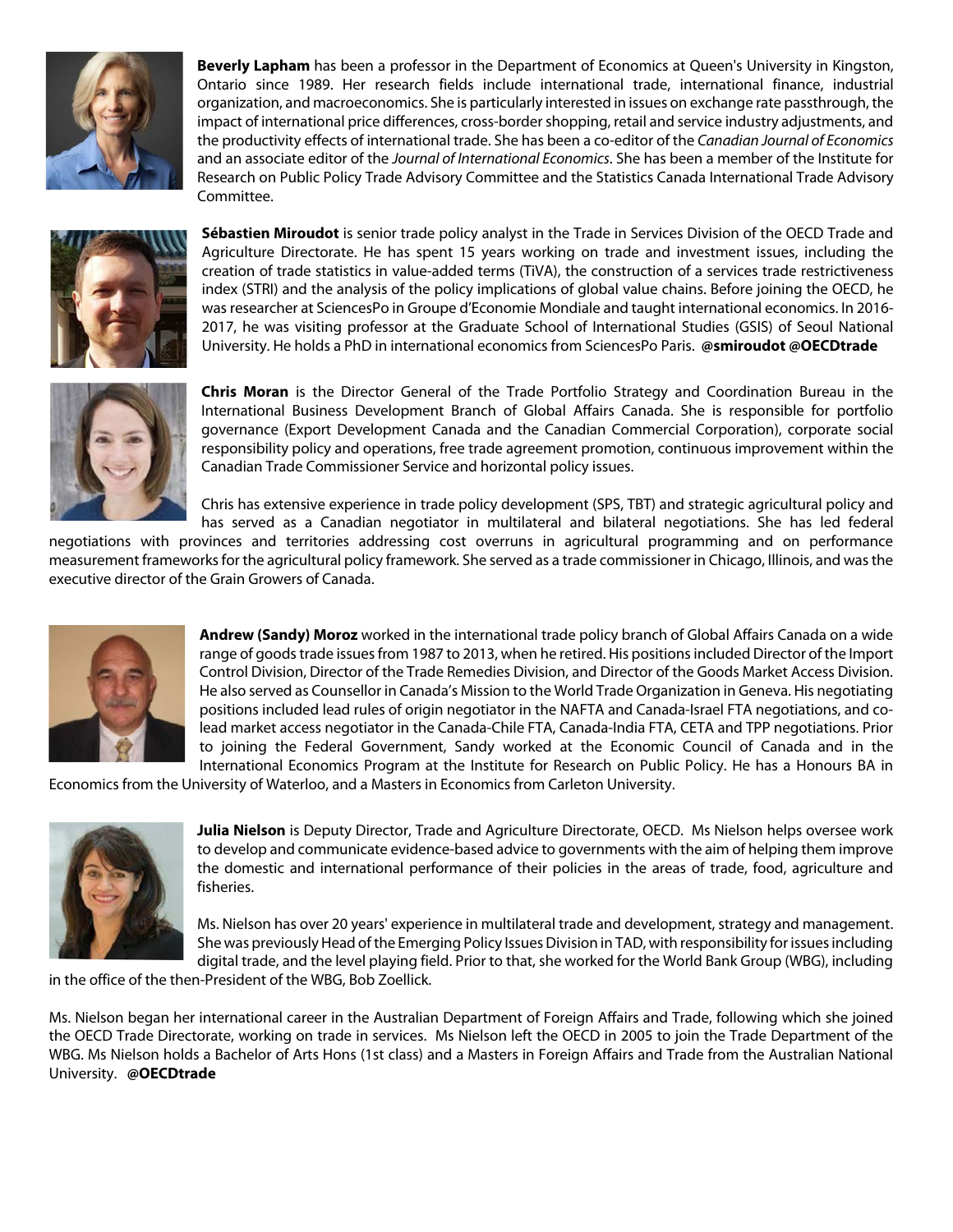

**John O'Neill** (B.Comm 1978, St. Mary's University; MBA 1987, Dalhousie University) has had an extensive private sector and public service career including management positions in the construction industry in Nova Scotia and public service positions with Revenue Canada - Customs and Excise, the Canadian International Trade Tribunal, the Department of Finance and Global Affairs Canada. While with Finance Canada, John O'Neill was Canada's lead negotiator for trade remedy issues including lead negotiator for Canada in the WTO Negotiating Group on Rules. Upon joining the Department of Foreign Affairs, Trade and Development, John O'Neill was Director of Softwood Lumber Controls, then Director of the Investment Trade Policy Division, responsible for the negotiation of Foreign Investment Promotion and Protection Agreements and

investment chapters in Free Trade Agreements, as well as for the policy management of Canada's interests in investor to State dispute settlement claims. In 2012, he became Director General for North American Trade Policy, responsible for trade remedy issues, softwood lumber, investment trade policy and North American trade policy issues. In 2014 when he was posted to Canada's Permanent Mission in Geneva as Canada's Deputy Permanent Representative to the World Trade Organization, a position John held until his retirement from the Public Service in 2019



**Simon Rabinovitch** is Asia Economics Editor of The Economist. He previously served as a correspondent with the Financial Times and Reuters in Beijing, Shanghai and London, reporting on finance and economics. The joint winner of a Society of Publishers in Asia award for coverage of China, Simon's commentary has appeared on BBC, CBC and NPR, among others. He also had a brief stint as a table-tennis reporter during the Beijing Olympics in 2008. Outside of journalism, Simon was the founding National Secretary for the Rhodes Scholarships for China, a scholarship for students to attend the University of Oxford. He has a BA from McGill University and an MPhil from the University of Oxford.



**Don Stephenson** began his Public Service career in 1979, working in cultural policy for ten years at the Department of Communications. He moved into economic policy, at Consumer and Corporate Affairs, Industry Canada and Western Economic Diversification, before returning to cultural policy, as Director General, Cultural Industries, Heritage Canada, where he led the negotiations with the US on the WTO splitrun magazine dispute. He was appointed Director General, Trade Policy at the Department of Foreign Affairs and International Trade and then served for two years as Assistant Secretary to Cabinet, Economic and Regional Development Policy, Privy Council Office. In 2004, he was appointed Ambassador to the World Trade Organization, serving as Chair of the goods negotiations in the Doha Round until 2008. Don returned

to become Assistant Deputy Minister, Trade Policy and Negotiations, until his retirement in late 2011 and continued to serve as Chief Negotiator for the Canada-India Comprehensive Economic Partnership Agreement until 2018. Don lectures frequently on trade policy, trade negotiations and public policy development, and serves as trade and investment advisor to the Expert Deployment Mechanism for Trade and Development, a trade-related technical assistance program delivered under contract for Global Affairs Canada. He is married to Jocelyne Béland, has two children and [two] grandchildren.



**Stephen Tapp** is the Deputy Chief Economist and Director of the Economic Research and Analysis Department at Export Development Canada. In these roles, he helps oversee EDC's global economic forecast, Canadian export forecast, and survey of Canadian exporters. He also briefs senior management on global trade developments and manages the longer-term economic research program that helps guide corporate strategy.

Before joining EDC, Stephen was a Research Director at the Institute for Research on Public Policy, a think tank in Montreal. He entered the federal government through the Recruitment of Policy Leaders program

to work as a senior economist and adviser for Canada's first Parliamentary Budget Officer. Stephen has worked as: an economist at the Bank of Canada; a researcher at Finance Canada and the C.D. Howe Institute; and an instructor at Queen's University.

His research was awarded the 2018 Doug Purvis prize for Canadian economic policy, and has been published in academic journals, such as the Canadian Journal of Economics and Canadian Public Policy. Stephen has a Ph.D. and a Master's in economics from Queen's University and an Honors degree from Western. **@Stephen\_Tapp**



**Trevor Tombe** is an Associate Professor of Economics at the University of Calgary and a Research Fellow at The School of Public Policy. He has an MA and a Ph.D. in Economics from the University of Toronto and a BBA in Finance from Simon Fraser University. He has published in top economics journals, including the *American Economic Review*, *Journal of Monetary Economics*, *Review of Economic Dynamics*, *Canadian Journal of Economics*, among many others, on topics including economic and fiscal integration, internal trade, and fiscal federalism. He is also on the editorial board of the *Canadian Journal of Economics* and is Co-Director of Finances of the Nation. In addition to his academic research, he regularly promotes public understanding of economics and policy issues through his numerous public policy papers and more general engagement